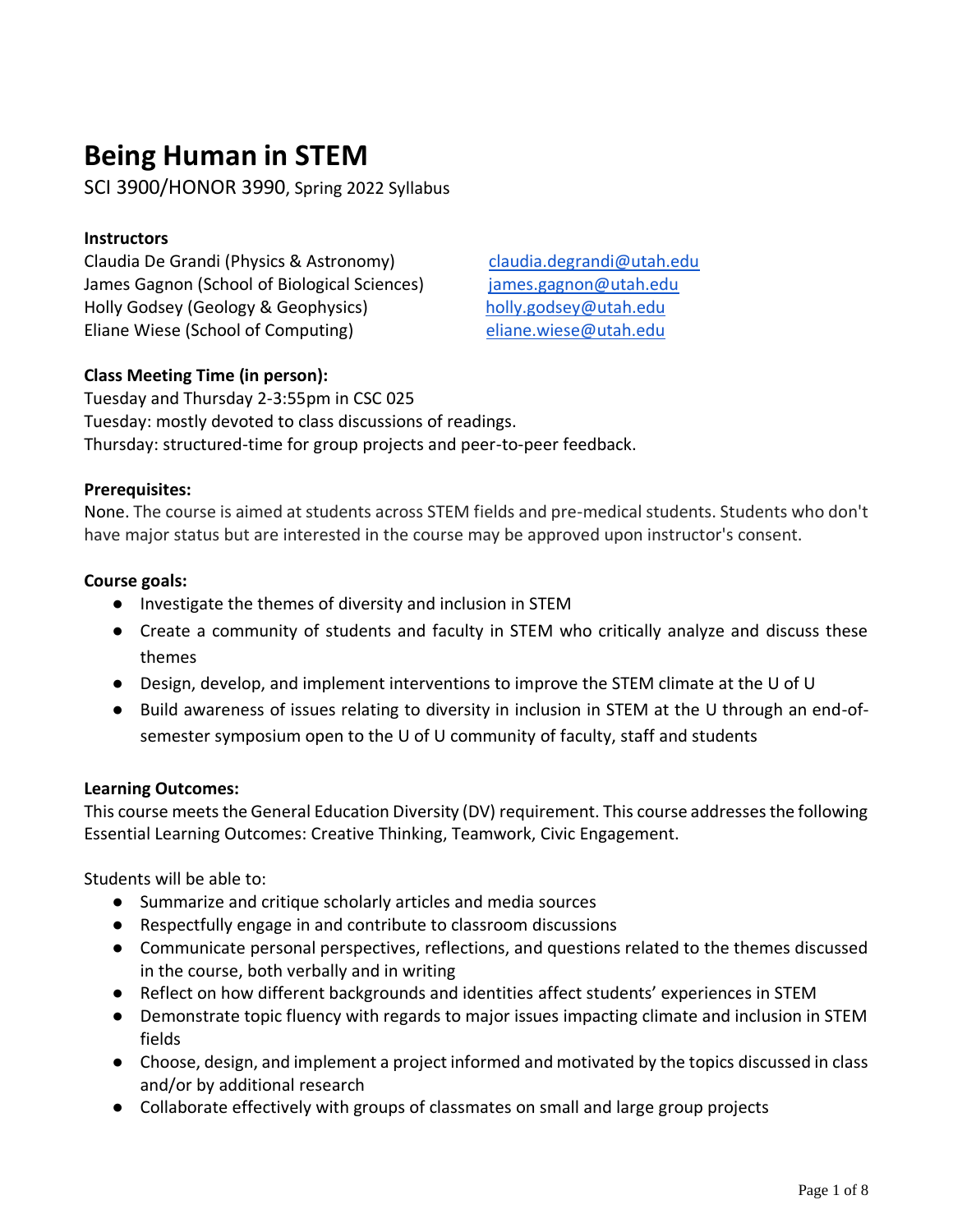#### **Inclusivity**

We strive to make this class an inclusive community where we learn from the many perspectives of people of differing backgrounds and beliefs in the course. As a community, we aim to be respectful to all. We reject all forms of prejudice and discrimination, including but not limited to those based on age, color, disability, gender, gender identity, gender expression, national origin, political affiliation, race, religion, sexual orientation, and veteran status. Faculty and students are expected to commit to creating an environment that facilitates inquiry and self-expression, while also demonstrating diligence in understanding how others' viewpoints may be different from their own. We understand that as a class we will move forward *imperfectly,* and that we will *all* make mistakes. We will use such imperfections and mistakes as learning opportunities to grow as a community, while always owning the responsibility for the impact of our actions and words.

#### **Course Description**

The course combines academic inquiry and the experiences of individuals in the course to develop an understanding of how students' identities shape their experience in STEM. The course has two components that are intertwined throughout the semester:

- 1. *Reading and discussion*: on Tuesdays, we ground our understanding through discussion of primary scholarly research as well as media sources (e.g. podcasts, films); occasionally we'll welcome guests to enrich and inform our discussions. Sample topics include implicit bias, stereotype threat, imposter syndrome, antiracism, intersectionality, and the roles that gender, race, LGBTQIA+ identity, dis/ability, and many others play in STEM.
- 2. *Project development*: on Thursdays, students will lead the design, execution, and evaluation of interventions with the goal of improving the experience of STEM students at the U.

This course relies heavily on in-class group discussions and group projects. Students will be asked to engage in group discussion at every class meeting. Students will establish norms for group discussion at the beginning of the semester to facilitate respectful listening and productive, open discussions. Coursework includes weekly readings, reflective/opinion writing, in-class discussion, project development and, as appropriate, execution and quantitative assessment of new or adapted interventions. At the end of the semester, the students in the class will present their project results and other course findings at a symposium that will be open to University of Utah faculty, staff and students.

#### **Course History**

The idea for a [Being Human in STEM](https://www.aacu.org/diversitydemocracy/2019/winter/jaswal) course came from chemistry professor Sheila Jaswal from Amherst College in response to [Fall 2015 racial controversies](https://www.nytimes.com/2015/11/11/us/racial-tension-and-protests-on-campuses-across-the-country.html)<sup>1</sup> across several American college campuses. The student protests brought to light a need for dialogue between students and faculty about inclusivity; this

 $^1$  Events that took place at the University of Missouri, Yale University, and Amherst College form key examples of racial misconduct and protest. For more on these events, see "Racial Tension and Protests," 2015

<sup>(</sup>https://www.nytimes.com/2015/11/11/us/racial-tension-and- protests-on-campuses-across-the-country.html); Hartocollis & Bidgood, 2015 (https:// www.nytimes.com/2015/11/12/us/racial-discrimination-protests-ignite-at-colleges-across- theus.html); and Dean, 2015 (https://www.theguardian.com/us-news/2015/dec/29/college- university-campus-racismprotest-yale-georgetown-amherst-missouri).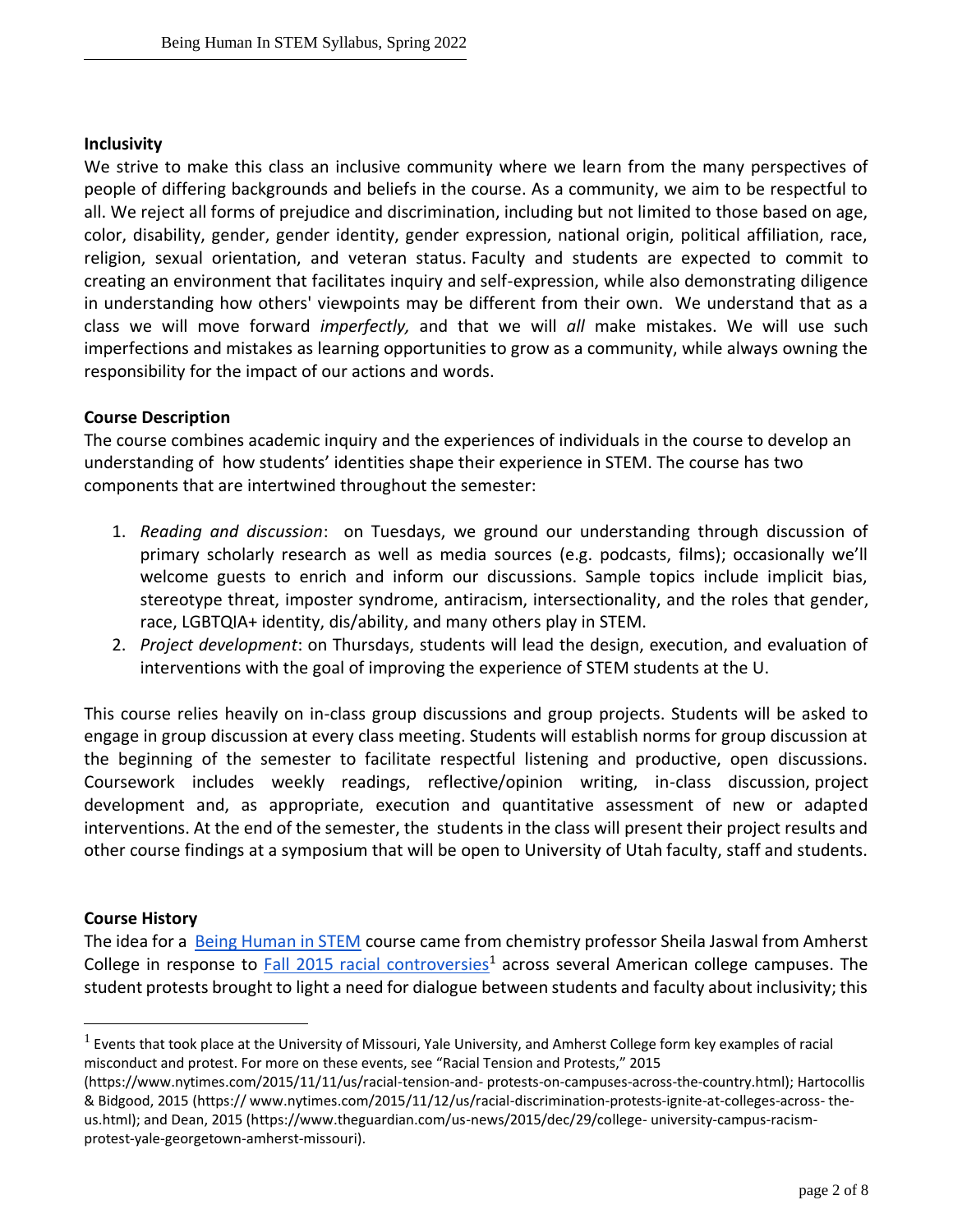need was even more acute in STEM where often students perceive that their "identity should remain at the door." Consequently, the *Being Human in STEM* course asserts that students' identities matter and that every student deserves the space and freedom to be themselves in a STEM classroom. A course with the same purpose, *Race and Gender in the Scientific Community*, had already been initiated at Brown University in 2014 by students, including black women, and was adopted by the University. Amherst's and Brown's allied courses connected in 2016. Since then the [Being Human in STEM](http://www.beinghumaninstem.com/) course has been taught with the following mission:

*Collaboratively design projects that aim to foster a more inclusive, supportive STEM community and develop a framework for students and faculty to understand and navigate diverse identities in the classroom and beyond.*

Inspired by Amherst's and Brown's work, several other colleges in the Northeast (e.g. Yale University) started their own implementation of the course. Claudia De Grandi, Assistant Professor (Lecturer) of Educational Practice, co-taught the class twice at Yale University before she joined the University of Utah in 2018. Being Human in STEM had never been offered at a public university before, and Dr. De Grandi was delighted to spearhead the implementation of this course at the University of Utah.

The course was offered for the first time at the University of Utah in Spring 2020, co-taught by five instructors across the College of Science: Claudia De Grandi (Physics & Astronomy), Kelly MacArthur (Mathematics), Jon Rainier (Chemistry), Holly Sebahar (Chemistry), and Anil Seth (Physics & Astronomy).

The course is supported and managed under the Center for Science and Mathematics Education (CSME) and satisfies the General Education Diversity (DV) requirement. Course website:<https://csme.utah.edu/beinghumaninstem/>

# **Course Projects**

Students will work in groups to design and implement interventions aimed at improving the experience and climate for STEM students at the U. These interventions can take different forms, some examples from past implementation of the course are:

- **•** Design and implement surveys to assess some aspects of the STEM climate on campus<sup>2</sup>
- Organize a student-led workshop for STEM faculty to inform them of campus-relevant statistics and best teaching practices from a student perspective
- Establish support groups and visibility for specific groups on campus (e.g. first-generation and low income students, disabled students)
- Design and lead diversity and inclusion discussion with faculty and students in a STEM course;
- Create online resources, peer-to-peer mentoring and informative sessions for incoming students interested in STEM.

 $<sup>2</sup>$  At Yale University this project eventually led to a publication: STEM Climate survey developed through</sup> student–faculty collaboration, Teaching in Higher Education, DOI: [https://doi.org/10.1080/13562517.2019.1636219.](https://doi.org/10.1080/13562517.2019.1636219) At University of Utah students discussed the results of the survey with former President Watkins as part of her [U Rising podcast.](https://twitter.com/RuthVWatkins/status/1251170039455027201) Listen to the podcast [here](https://www.stitcher.com/show/u-rising/episode/being-human-in-stem-68900643) or <https://bit.ly/3bi0MSx>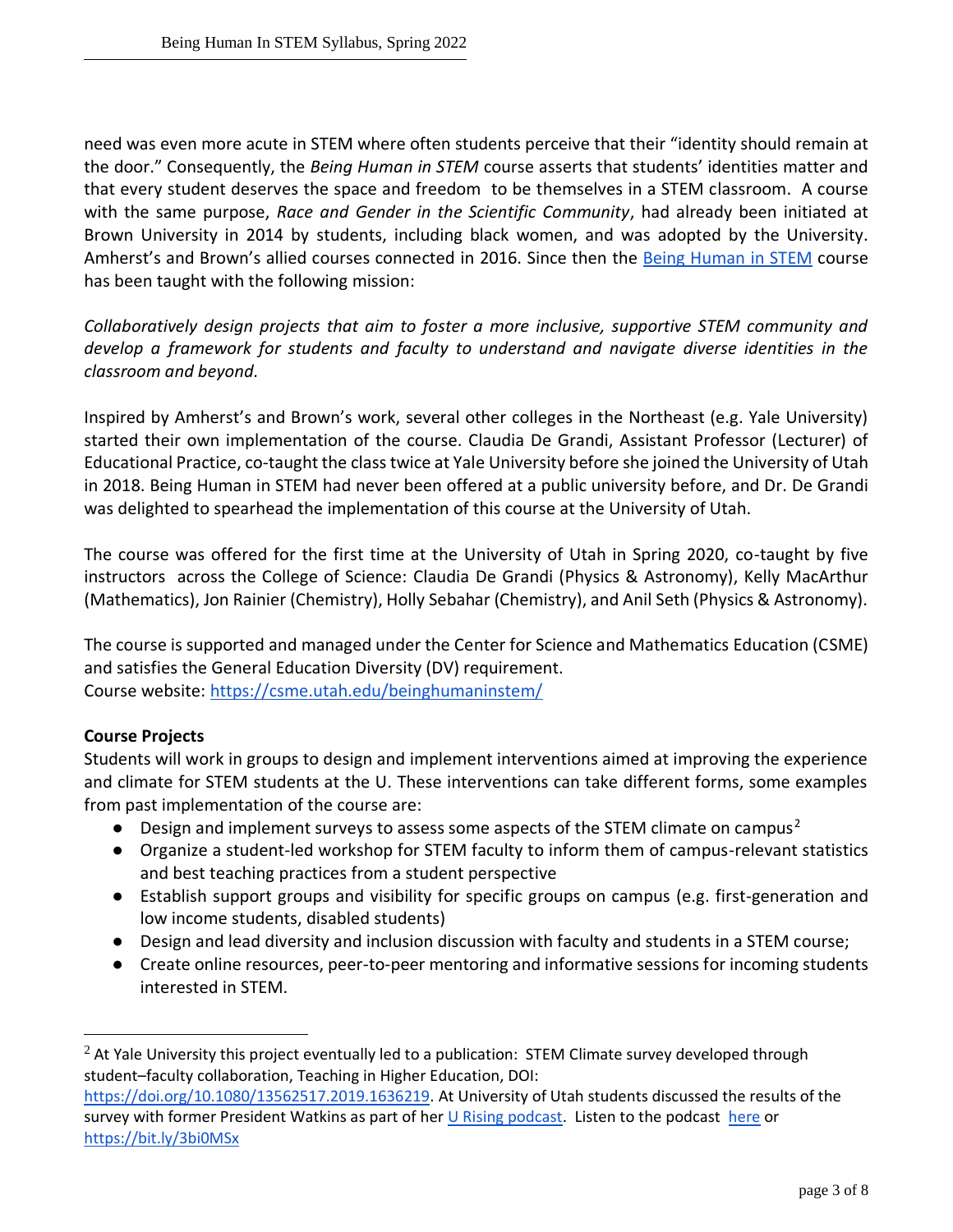Students may develop something similar to the above, or something completely new. It will be up to them to identify the major needs, via research and data collection, and maximize the impact of their intervention.

**Required Text:** Ibram X. Kendi, *How to be an antiracist,* New York : Random House Publishing Group (2019). Online access to the book is available to all students through the Marriot Library. If you prefer a printed copy of the book, you can purchase a used/new copy at th[e Campus bookstore](https://www.campusstore.utah.edu/utah/CourseMaterials?ids=10851897,10844630,10843426&search=how%20to%20be%20an%20antiracist) (\$20-25) or online (\$10-14 plus shipping). Audible versions of the book are also available on a few audiobook websites. If you wish to have a printed copy but cannot afford the cost, please reach out to the instructors, we have five copies that we can lend. (Please email Claudia De Grandi [claudia.degrandi@utah.edu](mailto:claudia.degrandi@utah.edu) before or during the first week of class to inquire about borrowing a book).

Additional required readings will be available on Canvas each week.

#### **Overview of course assignments:**

Individual assignments:

- Weekly written reflections on assigned readings
- Scientific Autobiography
- Written Op-Ed or Scientific/Another Identity Autobiography

# Group assignments:

- "Student Voices" project: students select readings and lead a class discussion
- Design and execution of intervention project and write up of findings
- Written and oral presentation of project proposals
- Public presentation of projects at end-semester symposium during Final Exam period: **Tuesday May 3rd 1-3pm**

#### **Assignments and Discussion posts**

- Reading assignments will be posted by Wednesday morning and due every Sunday at midnight. Together with articles, these assignments may also include watching videos, and/or listening to podcasts. You will be expected to submit a summary of the assignment and/or a post on a Discussion Board. Discussion Board posts will be an important component of the class to inform and guide our Tuesday's class discussion and to facilitate conversation outside of class.
- Additional assignments in preparation for the Thursday class will be due on Wednesday at midnight.
- Late submission: all assignments will be subjected to a 3% late penalty per each hour the submission is late.

#### **Expected Student Workload**

3 credits = average of 9 hours of work per week

- 4 hours a week in class (Tue and Thu)
- 5 hours outside of class divided roughly among:
	- o Outside reading per week: 2-3 hours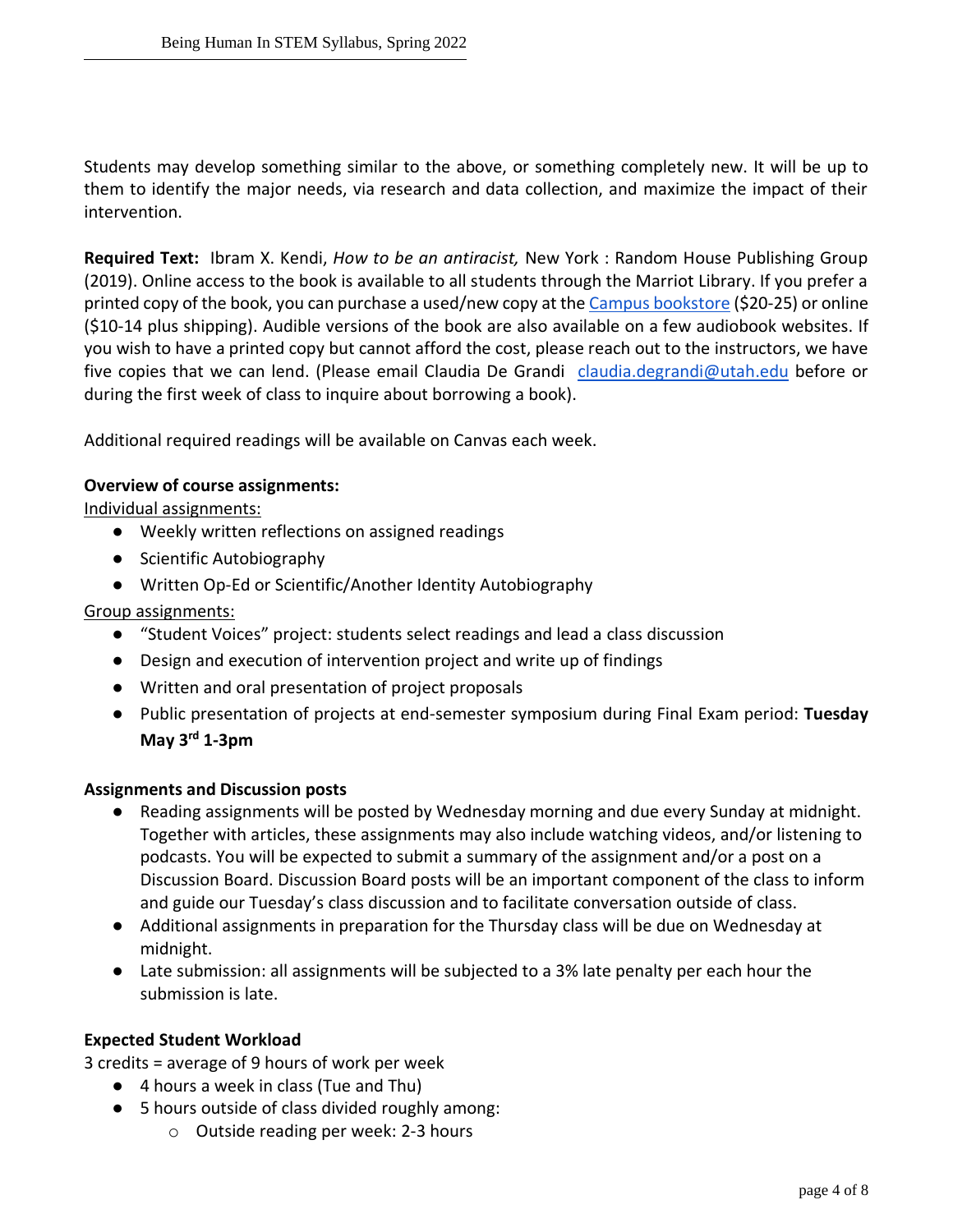- o Outside writing per week: 1-2 hours
- o Outside work on projects: 1-2 hours
- Note: outside of class work will vary, some weeks there will be more readings and less writing, some weeks there will be more work on projects.

#### **Class Participation and Attendance**

Attendance and in-class participation in discussions and activities is crucial to success in this course. Participation includes actively listening, reading all required readings, and thoughtfully contributing to the weekly discussion, activities, and group work. Much of what we do in this class requires us to reflect on the implications of the material we read and discuss. Thus, your presence is important. You will be excused up to three absences. Four or more absences will result in a 4% deduction from your attendance score for each additional class missed. Attendance will be tracked on Canvas using the Roll Call Attendance tool. Please email your instructors ahead of time if you will not be able to attend a particular class session and/or if you are experiencing an exceptional situation that prevents you from attending class.

#### **Final grade calculation:**

| Weekly readings, summaries and Canvas discussion                                            | 30% |
|---------------------------------------------------------------------------------------------|-----|
| Class participation and attendance                                                          | 15% |
| Writing assignments: Autobiography/OpEd                                                     | 15% |
| "Student Voices" project                                                                    | 10% |
| Group course project                                                                        | 30% |
| (including proposal, design, implementation, oral presentation, write up and dissemination) |     |

#### **Final Examination (Symposium):** Tuesday May 3<sup>rd</sup> 1-3pm

#### **Policies and Resources:**

- 1. **COVID:** Current information about the university's response to COVID-19 can be found at:
	- https://coronavirus.utah.edu/
	- https://returntocampus.utah.edu/
	- https://coronavirus.utah.edu/checklists/#student-checklist

In order to help monitor the spread of COVID-19 and respond appropriately, the university requires that all students complete a reporting form if they have been exposed to, are being tested for, or have been diagnosed with COVID-19, following the links above.

2. **Masks:** Because this class is held in person, we recommend that everyone wear face coverings in our classroom. As a reminder, when I wear a face mask, I am protecting you. When you wear a face mask, you are protecting me and all of your classmates. If you forget your mask, there will be masks available in class. Note that some students may qualify for accommodations through the Americans with Disabilities Act (ADA), and exceptions can be requested through the Center for Disability and Access (CDA).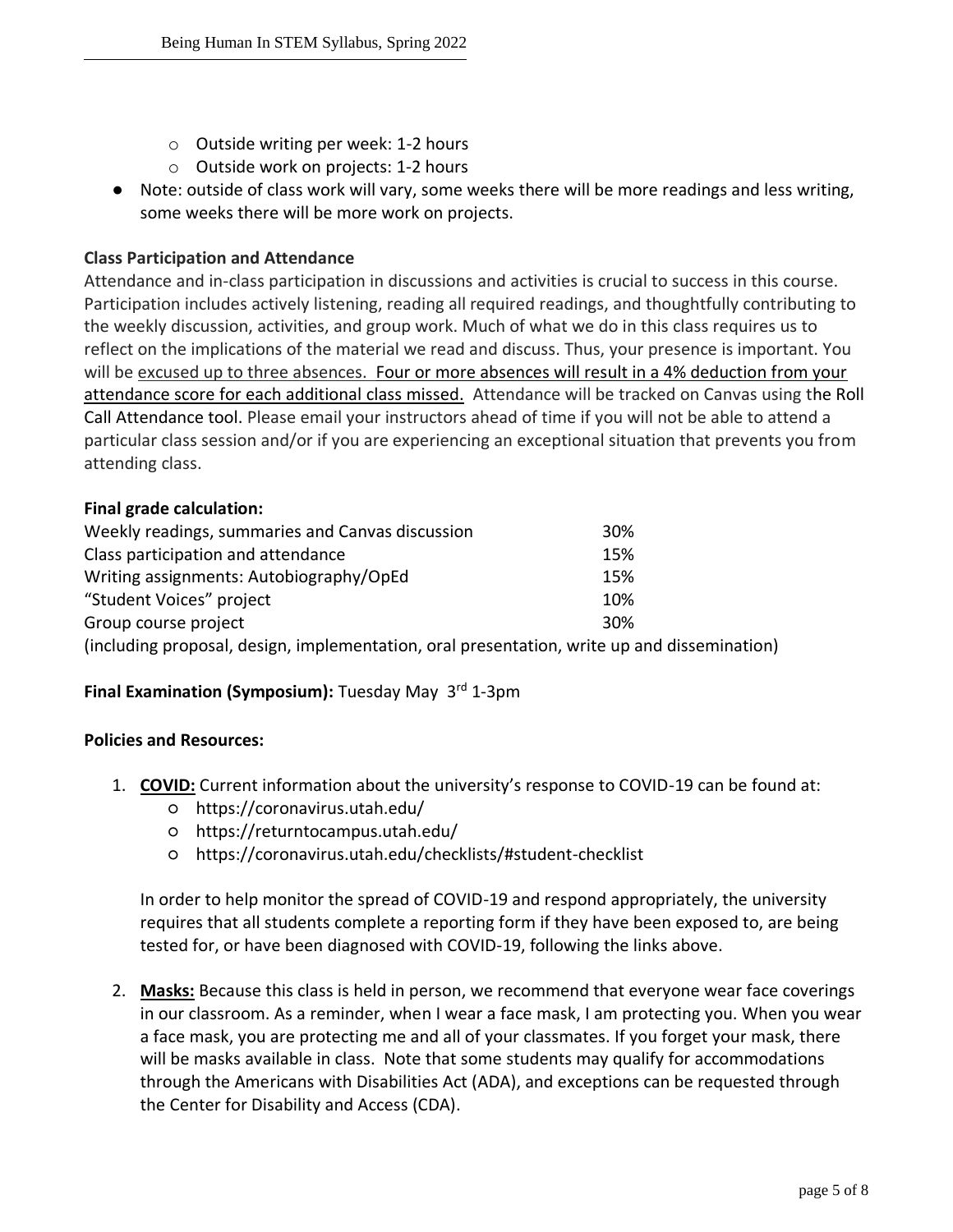- 3. Student Names and Personal Pronouns Statement: Class rosters are provided to the instructor with the student's legal name as well as "Preferred first name" (if previously entered by you in the Student Profile section of your CIS account). While CIS refers to this as merely a preference, we will honor you by referring to you with the name and pronoun that feels best for you in class, on lab reports, group assignments, etc. Please advise your instructor and TA of any name or pronoun changes (and update CIS) so we can help create a learning environment in which you, your name, and your pronoun will be respected. If you need assistance getting your preferred name on your uID card, please visit the LGBT Resource Center [\(lgbt.utah.edu\)](https://lgbt.utah.edu/) Room 409 in the Olpin Union Building, or email [bpeacock@sa.utah.edu](mailto:bpeacock@sa.utah.edu) to schedule a time to drop by. The LGBT Resource Center hours are: M, W-F 8am-5pm, and 8am-6pm on Tuesdays.
- 4. The Americans with Disabilities Act: The University of Utah seeks to provide equal access to its programs, services, and activities for people with disabilities. If you will need accommodations in this class, reasonable prior notice needs to be given to the Center for Disability Services, 162 Olpin Union Building, (801) 581-5020. CDS will work with you and the instructor to make arrangements for accommodations. All written information in this course can be made available in an alternative format with prior notification to the Center for Disability Services.
- 5. Learners of English as an Additional/Second Language: If you are an English language learner, please be aware of several resources on campus that will support you with your language and writing development. These resources include: the Writing Center [\(writingcenter.utah.edu/\);](http://writingcenter.utah.edu/) the Writing Program [\(writing.utah.edu/\);](http://writing.utah.edu/) and the English Language Institute [\(eli.utah.edu/\).](http://eli.utah.edu/) Please let us know if there is any additional support you would like to discuss for this class.
- 6. Veterans Center: If you are a student veteran, the University of Utah has a Veterans Support Center [\(veteranscenter.utah.edu/](http://veteranscenter.utah.edu/) )located in Room 161 in the Olpin Union Building. Please visit their website for more information about what support they offer, a list of ongoing events and links to outside resources. Please also let us know if you need any additional support in this class for any reason.
- 7. Wellness Statement: Personal concerns such as stress, anxiety, relationship difficulties, depression, cross-cultural differences, etc., can interfere with a student's ability to succeed and thrive at the University of Utah. For helpful resources, contact the Center for Student Wellness [\(wellness.utah.edu/\);](http://wellness.utah.edu/) 801-581-7776.
- 8. University Counseling Center: The University Counseling Center (UCC) [\(counselingcenter.utah.edu/\)](http://counselingcenter.utah.edu/) provides developmental, preventive, and therapeutic services and programs that promote the intellectual, emotional, cultural, and social development of University of Utah students. They advocate a philosophy of acceptance, compassion, and support for those they serve, as well as for each other. They aspire to respect cultural, individual and role differences as they continually work toward creating a safe and affirming climate for individuals of all ages, cultures, ethnicities, genders, gender identities, languages, mental and physical abilities, national origins, races, religions, sexual orientations, sizes and socioeconomic statuses.
- 9. Office of the Dean of Students: The Office of the Dean of Students [\(deanofstudents.utah.edu/\)](http://deanofstudents.utah.edu/) is dedicated to being a resource to students through support, advocacy, involvement, and accountability. It serves as a support for students facing challenges to their success as students, and assist with the interpretation of University policy and regulations. Please consider reaching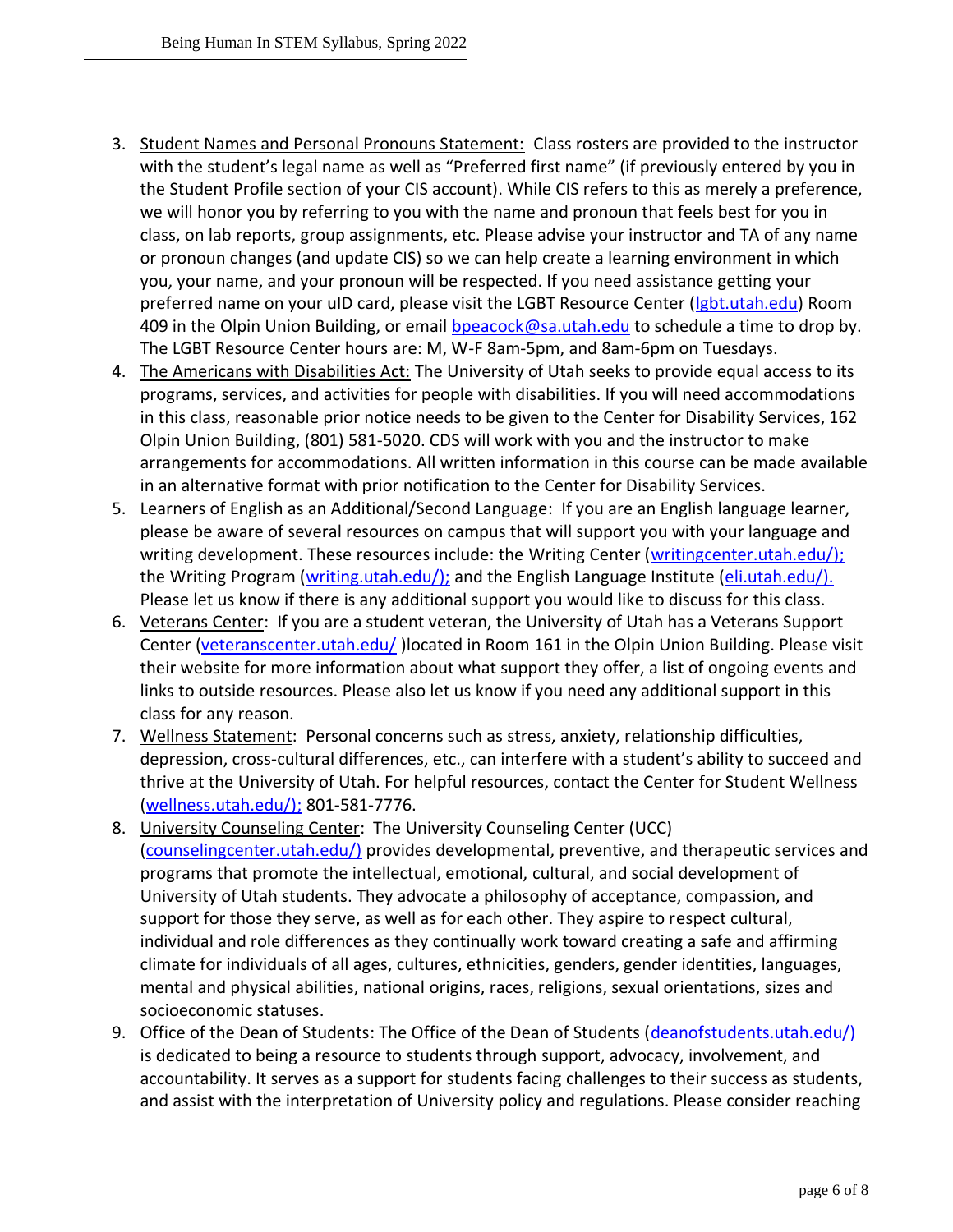out to the Office of Dean of Students for any questions, issues and concerns. 200 South Central Campus Dr., Suite 270. Monday-Friday 8 am-5 pm.

- 10. Addressing Sexual Misconduct: Title IX makes it clear that violence and harassment based on sex and gender (which Includes sexual orientation and gender identity/expression) is a civil rights offense subject to the same kinds of accountability and the same kinds of support applied to offenses against other protected categories such as race, national origin, color, religion, age, status as a person with a disability, veteran's status or genetic information. If you or someone you know has been harassed or assaulted, you are encouraged to report it to the Title IX Coordinator in the Office of Equal Opportunity and Affirmative Action, 135 Park Building, 801- 581-8365, or the Office of the Dean of Students, 270 Union Building, 801-581-7066. For support and confidential consultation, contact the Center for Student Wellness, 426 SSB, 801- 581-7776. To report to the police, contact the Department of Public Safety, 801-585- 2677(COPS).
- 11. University Safety Statement: The University of Utah values the safety of all campus community members. To report suspicious activity or to request a courtesy escort, call campus police at 801-585-COPS (801-585-2677). You will receive important emergency alerts and safety messages regarding campus safety via text message. Lauren's Promise – We will listen and believe you if you are being threatened. If you are in immediate danger call 911. Utah Domestic Violence Coalition is another good resource 800-897-5465. For more information regarding safety and to view available training resources, including helpful videos, visit [safeu.utah.edu.](http://safeu.utah.edu/)
- 12. We are committed to make sure all students have the support they need if they are experiencing violence, including but not limited to domestic violence, interpersonal violence, and stalking. If you are experiencing violence we encourage you to tell someone and seek help from the resources listed below:

# Campus Resources

- o Safe U [safeu.utah.edu](https://safeu.utah.edu/)
- Advocacy/Mental Health [wellness.utah.edu](https://wellness.utah.edu/)
- Contact a Victim Advocate advocate@sa.utah.edu
- University Police 801-585-2677

# Area Resources

- Utah's Domestic Violence Coalition [www.udvc.org](http://www.udvc.org/)
- YWCA of Utah [www.ywcautah.org](http://www.ywcautah.org/)
- Utah Coalition Against Sexual Assault [www.ucasa.org](http://www.ucasa.org/)
- Rape Recovery Center Crisis Line 901-467-7273
- Love is Respect [www.loveisrespect.org](http://www.loveisrespect.org/)
- 13. Undocumented Student Support: Immigration is a complex phenomenon with broad impact those who are directly affected by it, as well as those who are indirectly affected by their relationships with family members, friends, and loved ones. If your immigration status presents obstacles to engaging in specific activities or fulfilling specific course criteria, confidential arrangements may be requested from the Dream Center. Arrangements with the Dream Center will not jeopardize your student status, your financial aid, or any other part of your